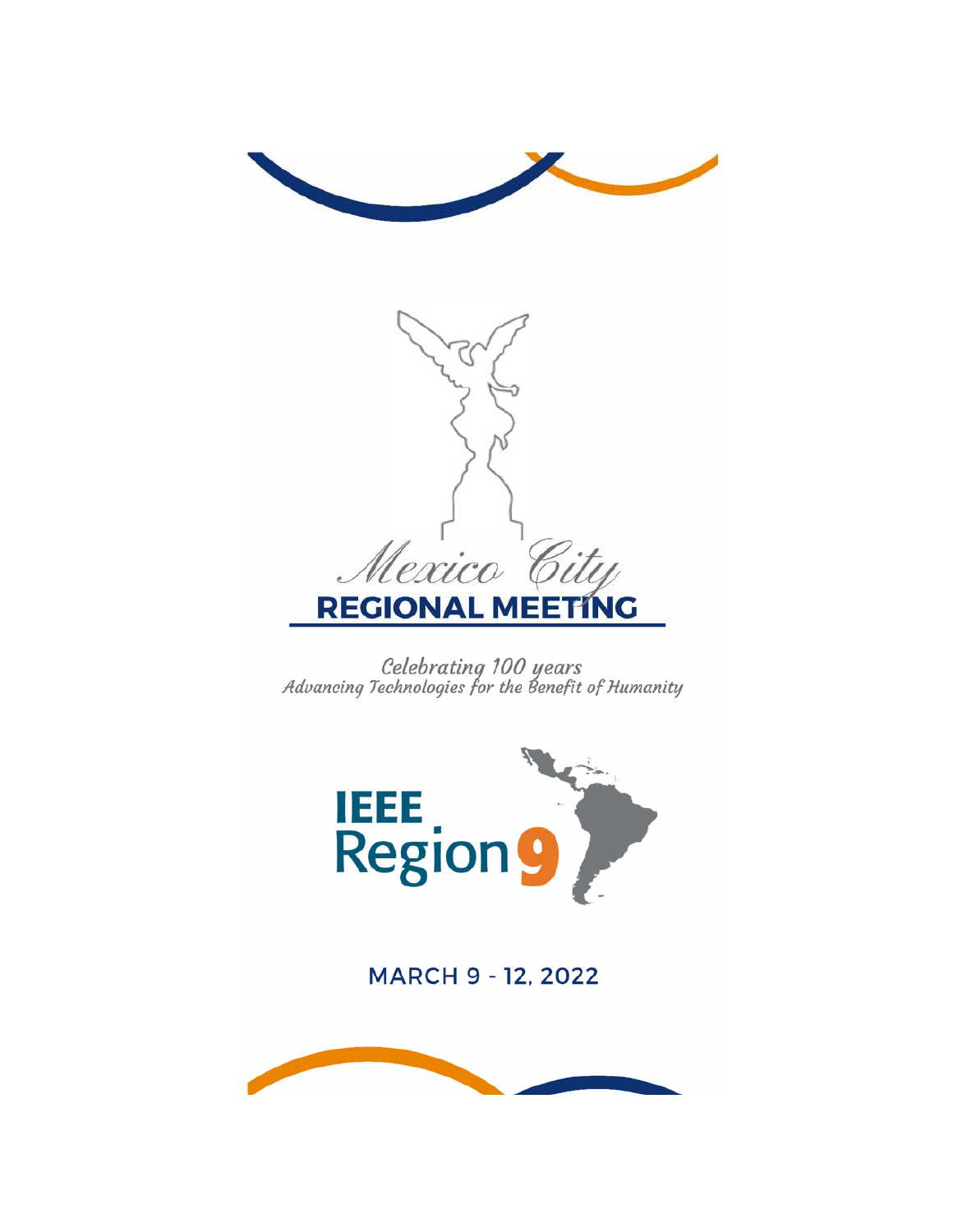

**IEEE Region 9 Meeting Agenda Mexico City, Mexico March 9-12, 2022** 



# **Meeting Summary**

| Time            | Day 1- Thursday 10  |                                                           |                                                                              |                                 | Time                                | Day 2 - Friday 11                                                                                     |                                                        | Time                             | Day 3 - Saturday 12                |                                                                         |
|-----------------|---------------------|-----------------------------------------------------------|------------------------------------------------------------------------------|---------------------------------|-------------------------------------|-------------------------------------------------------------------------------------------------------|--------------------------------------------------------|----------------------------------|------------------------------------|-------------------------------------------------------------------------|
|                 | Room                |                                                           | <b>Activity</b>                                                              |                                 |                                     | Room                                                                                                  | <b>Activity</b>                                        |                                  | Room                               | <b>Activity</b>                                                         |
|                 |                     | <b>Dress code: Business casual</b>                        |                                                                              |                                 |                                     | Dress code: Formal Attire until 12h00 and for Dinner                                                  |                                                        |                                  | <b>Dress code: Business casual</b> |                                                                         |
| $6:00 - 8:00$   | Restaurant          |                                                           | <b>Breakfast</b>                                                             |                                 | $6:00 - 8:00$                       | <b>Breakfast</b>                                                                                      |                                                        | $6:00 - 8:00$                    | <b>Breakfast</b>                   |                                                                         |
| $8:00 - 8:20$   | Revolución          | Kick off and Special Annoucements                         |                                                                              |                                 |                                     |                                                                                                       |                                                        |                                  |                                    |                                                                         |
| $8:20 - 10:00$  | Alameda 1           | <b>Technical Activities</b><br><b>Committee Meeting</b>   | Revolución 1                                                                 | <b>New Officers</b><br>Training | $8:00 - 10:00$                      | Revolución                                                                                            | <b>Region 9 Meeting</b>                                | $8:00 - 10:00$                   | Revolución                         | <b>Region 9 Meeting</b>                                                 |
|                 | Alameda 2           | Membership<br>Development Committee<br>Meeting            |                                                                              |                                 |                                     |                                                                                                       |                                                        |                                  |                                    |                                                                         |
|                 | Alameda 3           | <b>Section Vitality</b><br><b>Committee Meeting</b>       |                                                                              |                                 |                                     |                                                                                                       |                                                        |                                  |                                    |                                                                         |
|                 | Alameda 4           | <b>Educational Activities</b><br><b>Committee Meeting</b> |                                                                              |                                 |                                     |                                                                                                       |                                                        |                                  |                                    |                                                                         |
|                 | Alameda 5           | Industry Engagement<br><b>Committee Meeting</b>           |                                                                              |                                 |                                     |                                                                                                       |                                                        |                                  |                                    |                                                                         |
| 10:00 - 10:20   | Foyer               | <b>Break</b>                                              |                                                                              |                                 | 10:00 - 10:20                       | <b>Break</b>                                                                                          |                                                        | $10:00 - 10:20$                  | Break                              |                                                                         |
|                 | Alameda 1           | <b>Technical Activities</b><br><b>Committee Meeting</b>   |                                                                              | <b>New Officers</b><br>Training | $10:20 - 11:40$                     | Revolución                                                                                            | <b>Region 9 Meeting</b>                                | $10:20 - 11:40$                  | Revolución                         | <b>Region 9 Meeting</b>                                                 |
|                 | Alameda 2           | Membership<br>Development Committee<br>Meeting            | Revolución 1                                                                 |                                 |                                     |                                                                                                       |                                                        |                                  |                                    |                                                                         |
| $10:20 - 11:40$ | Alameda 3           | <b>Section Vitality</b><br><b>Committee Meeting</b>       |                                                                              |                                 |                                     |                                                                                                       |                                                        |                                  |                                    |                                                                         |
|                 | Alameda 4           | <b>Educational Activities</b><br><b>Committee Meeting</b> |                                                                              |                                 |                                     |                                                                                                       |                                                        |                                  |                                    |                                                                         |
| 11:40 - 12:00   | Alameda 5           | Industry Engagement<br><b>Committee Meeting</b>           |                                                                              |                                 | 11:40 - 12:00                       |                                                                                                       | <b>Group Photo</b><br><b>Dress code: Formal Attire</b> |                                  |                                    |                                                                         |
| 12:00 - 13:40   | Gran<br>Insurgentes | Lunch (Societies Interaction)                             |                                                                              | 12:00 - 13:00                   | Lunch (Councils Meetings)           |                                                                                                       | 12:00 - 13:00                                          | <b>Lunch (Councils Meetings)</b> |                                    |                                                                         |
| 13:40 - 15:00   | Revolución 2        | <b>Region Operations</b><br><b>Committee Meeting</b>      | Revolución 1                                                                 | <b>New Officers</b><br>Training | 13:00 - 15:00                       | Revolución                                                                                            | <b>Region 9 Meeting</b>                                | 13:00 - 15:00                    | Revolución                         | <b>Region 9 Meeting</b>                                                 |
| 15:00 - 15:20   | Foyer               | <b>Break</b>                                              |                                                                              | 15:00 - 18:00                   | <b>Activity with Mexico Section</b> |                                                                                                       | 15:00 - 15:20                                          | <b>Break</b>                     |                                    |                                                                         |
| 15:20:17:00     | Revolución 2        | <b>Region Operations</b><br><b>Committee Meeting</b>      | Revolución 1                                                                 | <b>New Officers</b><br>Training |                                     |                                                                                                       | <b>Tour in Mexico City</b>                             | 15:20:16:00                      | Revolución                         | <b>Region 9 Meeting</b>                                                 |
| 19:00 - 22:00   | Reforma             |                                                           | <b>Welcome Dinner</b><br><b>Dress code: Formal Attire</b><br>(Gift Exchange) |                                 | 20:00 - 22:00                       | Gala Dinner Celebrating 100 years -Club de<br><b>Industriales</b><br><b>Dress code: Formal Attire</b> |                                                        | 19:00 - 22:00                    | Reforma                            | <b>Awards &amp; Farewell Dinner</b><br><b>Dress code: Formal Attire</b> |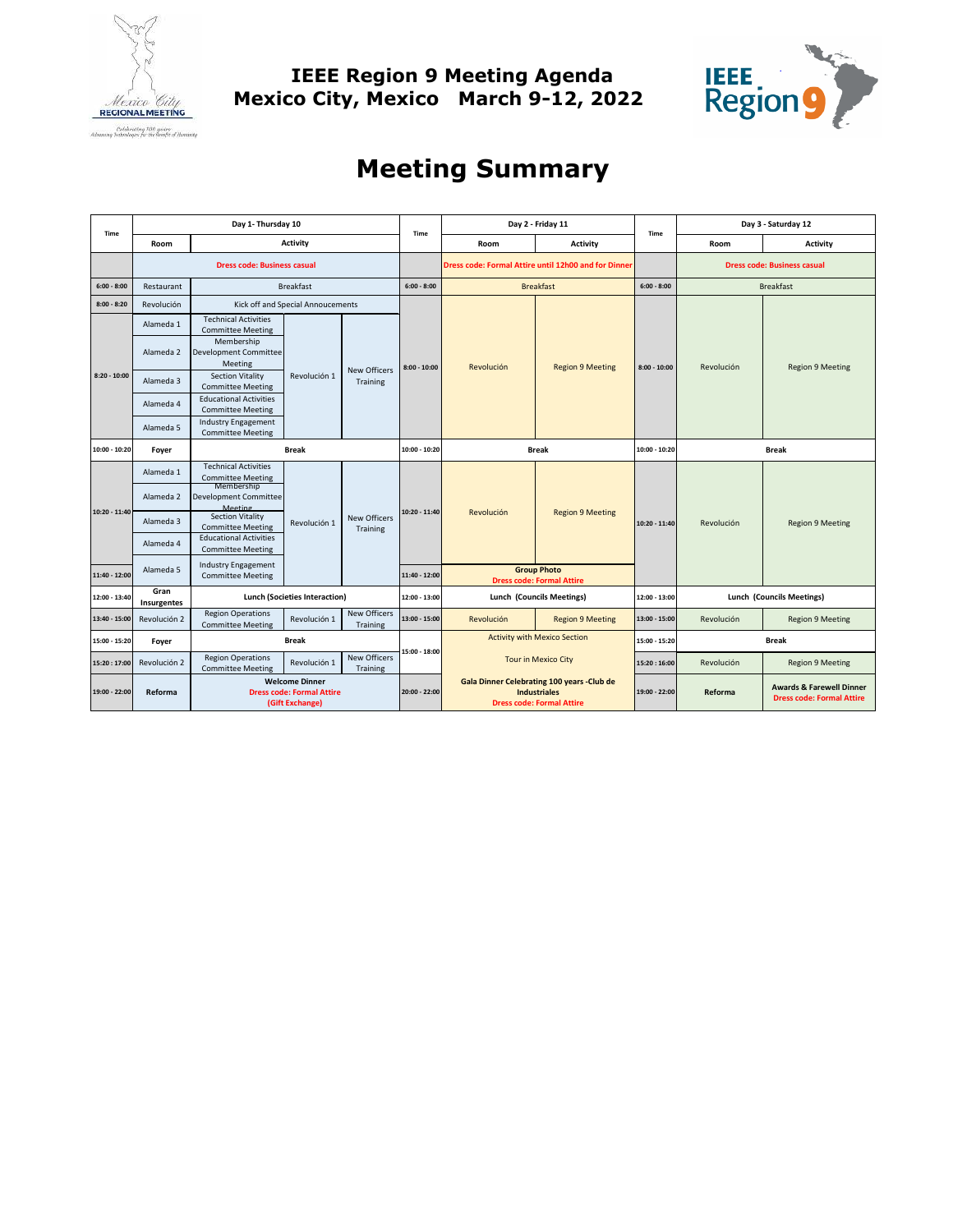



# Day 1: Officers Training, Welcome Dinner

|             | Dress code: Business casual                                                                                                                         | - Thursday, March 10th                                    |              |  |  |
|-------------|-----------------------------------------------------------------------------------------------------------------------------------------------------|-----------------------------------------------------------|--------------|--|--|
| <b>Time</b> | <b>Agenda item</b>                                                                                                                                  | <b>Presenter</b>                                          | <b>Room</b>  |  |  |
| 08h00       | Welcome - Kickoff                                                                                                                                   | Enrique Tejera, Region 9 Director                         | Revolucion 1 |  |  |
| 08h20       | Section Duties & Compliance                                                                                                                         | Diana Valadez, Region 9 Secretary                         | Revolucion 1 |  |  |
| 08h40       | Awards and Recognitions                                                                                                                             | Teofilo Ramos, R9 ARC                                     | Revolucion 1 |  |  |
| 09h00       | vTools Officers Reporting and IEEE Roster<br>vTools eNotice, vTools Events & Best Practices<br>vTools Voting, Doodle<br><b>IEEE Web Hosting FAQ</b> | <b>Tania Quiel</b><br>R9 Information Management Chair     | Revolucion 1 |  |  |
| 10h00       | <b>Break</b>                                                                                                                                        |                                                           |              |  |  |
| 10h20       | <b>IEEE OU Analytics</b>                                                                                                                            | <b>Tania Quiel</b><br>R9 Information Management Chair     | Revolucion 1 |  |  |
| 10h40       | <b>Senior Member Nomination Process</b>                                                                                                             | Ruben Barrera<br>Region 9 Collabratec Coordinator         | Revolucion 1 |  |  |
| 11h00       | Membership Cycles Strategies                                                                                                                        | Jenifer Castillo, Region 9 MD Chair                       | Revolucion 1 |  |  |
| 11h20       | <b>CONCUR and Reimbursement Process</b>                                                                                                             | Augusto Herrera, Region 9<br><b>Treasurer</b>             | Revolucion 1 |  |  |
| 11h40       | <b>Sections Vitality</b>                                                                                                                            | Alejandra Salinas, Sections Vitality<br>Committee Chair   | Revolucion 1 |  |  |
| 12h00       | Lunch (Societies Interaction)                                                                                                                       | <b>Gran Insurgentes</b>                                   |              |  |  |
| 13h40       | IEEE Power & Energy Society                                                                                                                         | Jessica Bain, PES President                               | Revolucion 1 |  |  |
| 14h00       | <b>IEEE Electron Devices Society</b>                                                                                                                | Edmundo Gutierrez, EDS<br>Representative                  | Revolucion 1 |  |  |
| 14h20       | <b>IEEE Signal Processing Society</b>                                                                                                               | Athina Petropulu, SPS President                           | Revolucion 1 |  |  |
| 14h40       | <b>IEEE Circuits and Systems Society</b>                                                                                                            | Manuel Delgado, CAS President                             | Revolucion 1 |  |  |
| 15h00       | <b>Break</b>                                                                                                                                        |                                                           |              |  |  |
| 15h20       | <b>IEEE Computer Society</b>                                                                                                                        | William Gropp, CS President                               | Revolucion 1 |  |  |
| 15h40       | IEEE Microwave Theory and Techniques Society                                                                                                        | Ernesto Rayas, MTTS Representative                        | Revolucion 1 |  |  |
| 16h00       | IEEE Computational Intelligence Society                                                                                                             | Carlos Coello Coello, CIS<br>Representative               | Revolucion 1 |  |  |
| 16h20       | <b>IEEE Industry Applications Society</b>                                                                                                           | Pia Torres, IAS Representative                            | Revolucion 1 |  |  |
| 16h40       | <b>IEEE Communications Society</b>                                                                                                                  | Andres Navarro, Communications<br>Society Reprresentative | Revolucion 1 |  |  |
| 17h00       |                                                                                                                                                     | Adjourn                                                   |              |  |  |
| 19h00       | Welcome Dinner Dress code: Formal Attire<br>(Gift Exchange)                                                                                         |                                                           | Reforma      |  |  |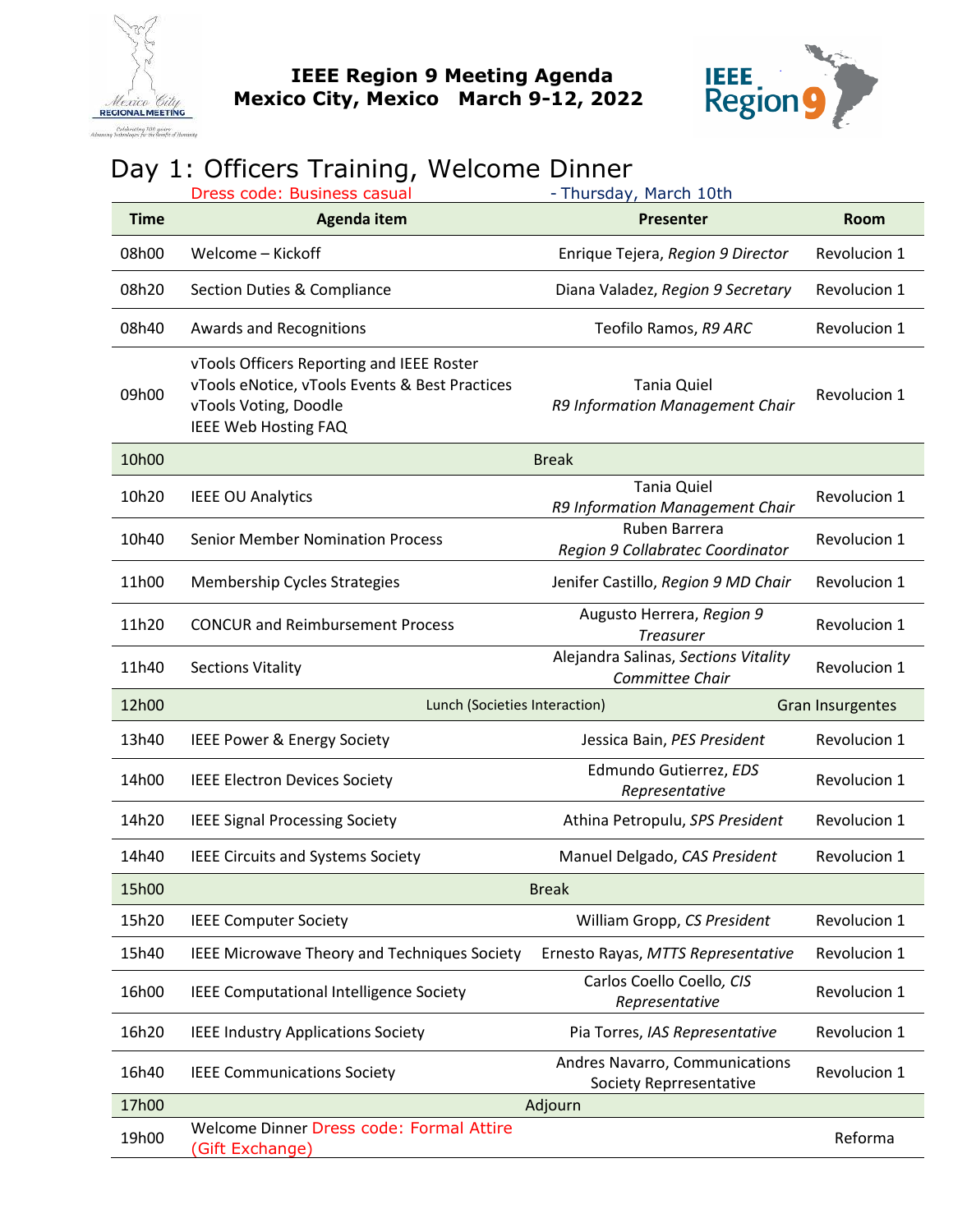



# Day 1: Committees Meetings, OpCom, Welcome Dinner

|             | - Thursday, March 10th<br>Dress code: Business casual    |                                  |                         |  |
|-------------|----------------------------------------------------------|----------------------------------|-------------------------|--|
| <b>Time</b> | <b>Agenda item</b>                                       | <b>Presenter</b>                 | <b>Room</b>             |  |
| 08h00       | Welcome - Kickoff                                        | Enrique Tejera, Region Director  | Revolución              |  |
| 08h20       | <b>Committees Meetings</b>                               |                                  |                         |  |
|             | <b>Technical Activities</b>                              | Carlos Lozano, R9 TAC Chair      | Alameda 1               |  |
|             | Membership Development                                   | Jenifer Castillo, R9 MDC Chair   | Alameda 2               |  |
|             | <b>Section Vitality Committee</b>                        | Alejandra Salinas, R9 SVC Chair  | Alameda 3               |  |
|             | <b>Educational Activities Committee</b>                  | Diego Benitez, R9 EAC Chair      | Alameda 4               |  |
|             | Industry Engagement Committee                            | Roxana Saint-Nom, R9 IEC Chair   | Alameda 5               |  |
| 10h00       |                                                          | <b>Break</b>                     |                         |  |
| 10h20       | Committee Meetings (Continue)                            |                                  |                         |  |
| 12h00       |                                                          | Lunch (Societies Interaction)    | <b>Gran Insurgentes</b> |  |
| 13h40       | Region 9 Operations Committee - Presentations 4 min each |                                  |                         |  |
|             | <b>Technical Activities Committee</b>                    | Carlos Lozano                    |                         |  |
|             | Membership Development                                   | Jenifer Castillo                 |                         |  |
|             | <b>Section Vitality</b>                                  | Alejandra Salinas                |                         |  |
|             | <b>Educational Activities</b>                            | Diego Benítez                    |                         |  |
|             | Industry Engagement                                      | Roxana Saint-Nom                 |                         |  |
|             | NoticlEEEro                                              | Gina Carrillo                    |                         |  |
|             | <b>Information Management</b>                            | <b>Tania Quiel</b>               |                         |  |
|             | Awards and Recognitions                                  | Teófilo Ramos                    |                         |  |
|             | <b>Student Activities</b>                                | Christian Figueroa/Catalina Pezo |                         |  |
|             | History                                                  | Francisco Martínez               |                         |  |
|             | <b>Latam Transactions</b>                                | <b>Ilse Cervantes</b>            | Revolución 2            |  |
|             | Young Professionals                                      | Tania Abrego                     |                         |  |
|             | Life Members                                             | Gustavo Chávez                   |                         |  |
|             | <b>WIE</b>                                               | Ana Salazar                      |                         |  |
|             | <b>HAC</b>                                               | Pía Torres                       |                         |  |
|             | Governance                                               | Diana Valadez                    |                         |  |
|             | <b>Strategic Planning</b>                                | Alberto Sánchez                  |                         |  |
|             | <b>Ethics</b>                                            | Norberto Lerendegui              |                         |  |
|             | Accreditation                                            | José Durán                       |                         |  |
|             | Nominations & Appointments                               | Alberto Sánchez                  |                         |  |
|             | Collabratec                                              | Rubén Barrera                    |                         |  |
| 15h10       |                                                          | <b>Break</b>                     |                         |  |
| 15h20       | <b>Committees Interactions Activity</b>                  | All Committees                   | Revolución 2            |  |
| 16h40       | <b>Committees Summaries - Letter of Mexico</b>           | All Committees                   | Revolución 2            |  |
| 17h00       | Adjourn                                                  |                                  |                         |  |
| 19h00       | Welcome Dinner Dress code: Formal Attire                 |                                  | Reforma                 |  |
|             |                                                          |                                  |                         |  |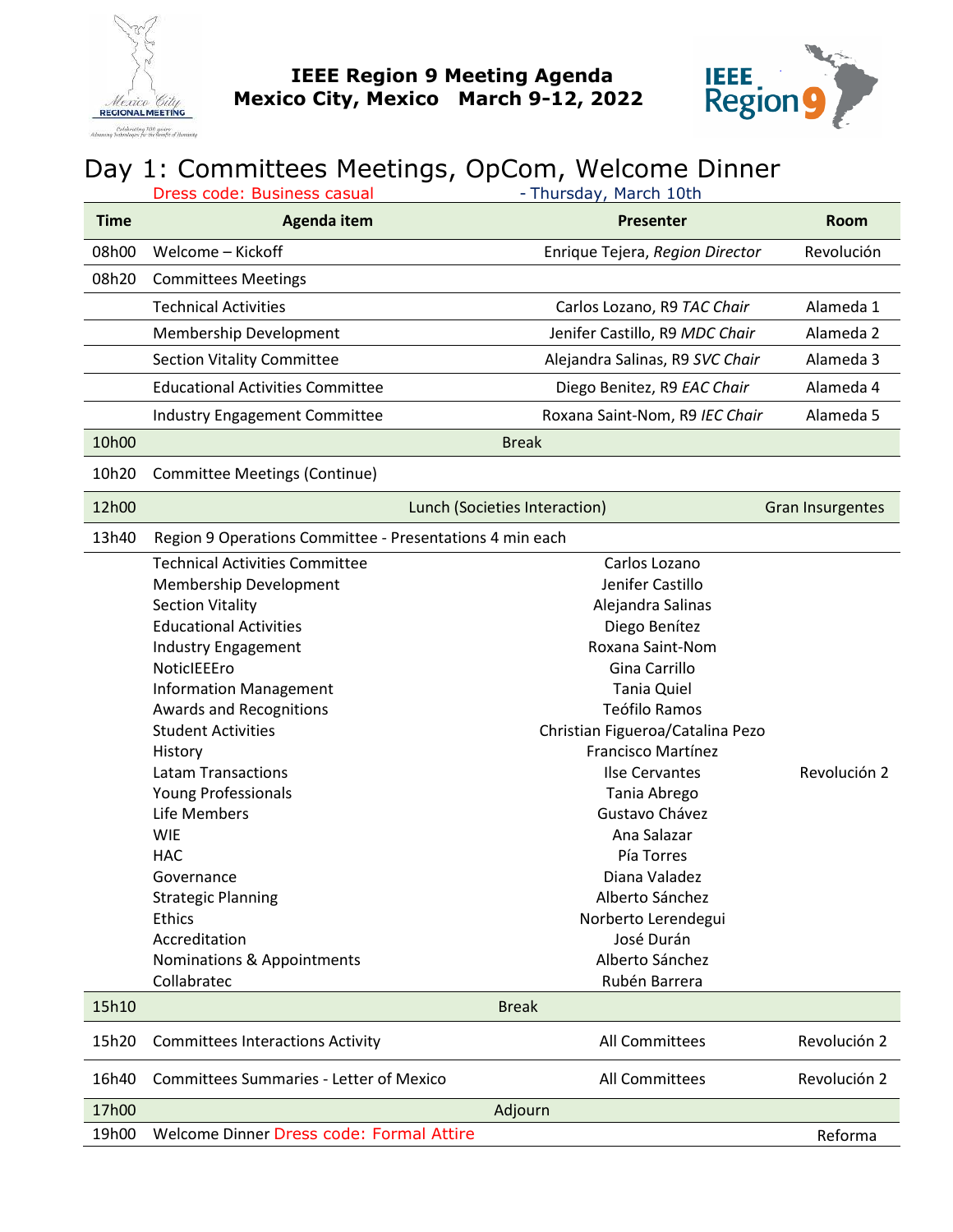

**IEEE Region 9 Meeting Agenda Mexico City, Mexico March 9-12, 2022** 



#### Day 2: Plenary Sessions

Dress code: Formal Attire until 12h00 - Friday, March 11th

| <b>Time</b> | <b>Agenda item</b>                                                   | <b>Presenter</b>                                                      | <b>Room</b>                 |
|-------------|----------------------------------------------------------------------|-----------------------------------------------------------------------|-----------------------------|
| 08h00       | <b>Director's Remarks</b>                                            | Enrique Tejera, Region 9 Director                                     | Revolución                  |
| 08h10       | Introductions                                                        | Diana Valadez, Region 9 Secretary                                     | Revolución                  |
| 08h30       | <b>IEEE</b> in 2022                                                  | Ray Liu, IEEE President                                               | Revolución                  |
| 09h00       | <b>IEEE Programs</b>                                                 | Steve Welby, IEEE Executive Director                                  | Revolución                  |
| 09h20       | Member & Geographic Activities<br>MGA Programs & Opportunities       | David Koehler, MGA Vice-President                                     | Revolución                  |
| 09h40       | <b>IEEE Finances - Next Gen</b>                                      | Gerardo Barbosa, MGA Treasurer                                        | Revolución                  |
| 10h00       |                                                                      | <b>Break</b>                                                          |                             |
| 10h20       | <b>Publications and Services Products</b>                            | Lawrence Hall, VP PSPB                                                | Revolución                  |
| 10h40       | <b>IEEE Standards Associations</b>                                   | James Matthews, IEEE SA President                                     | Revolución                  |
| 11h00       | <b>IEEE Your Professional Home</b>                                   | Barry Tilton, YPH Ad Hoc Committee<br>Chair                           | Revolución                  |
| 11h20       | <b>IEEE MGA GUOS Committee Activities</b>                            | Magdalena Salazar Palma, Vice-Chair<br><b>IEEE MGA GUOS Committee</b> | Revolución                  |
| 11h40       | <b>Group Photo</b>                                                   | ALL                                                                   | <b>TBD</b>                  |
| 12h00       |                                                                      | <b>Lunch (Councils Meetings)</b>                                      | <b>Gran Insurgentes</b>     |
| 13h00       | <b>IEEE Foundation</b>                                               | Francisco Martínez, IEEE Foundation<br>Secretary                      | Revolución                  |
| 13h20       | Region 2 Presentation                                                | Barry Tilton, Region 2 Director                                       | Revolución                  |
| 13h35       | <b>Region 8 Presentation</b>                                         | Antonio Luque, Region 8 Director                                      | Revolución                  |
| 13h55       | Region 10 Presentation                                               | Deepak Mathur, Region 10 Director                                     | Revolución                  |
| 14h15       | <b>Ethics Behavior for IEEE Volunteers</b>                           | Video from Norberto Lerendegui,<br>Region 9 Ethics Committe Chair     | Revolución                  |
| 14h25       | Mexico Section 100 Anniversary<br>Activities                         | Pablo Realpozo, Mexico Council Chair                                  | Revolución                  |
| 14h30       |                                                                      | <b>Break</b>                                                          |                             |
| 14h45       | <b>Turibus arrival</b>                                               | <b>México Section</b>                                                 | Av. de la<br>República #134 |
| 15h00       | Host Activity - City Tour                                            | <b>México Section</b>                                                 | <b>Mexico City</b>          |
| 19h30       | <b>Transportation arrival</b>                                        | <b>México Section</b>                                                 | Av. de la<br>República #134 |
| 20h00       | Host Activity - Anniversary Gala Dinner<br>Dress code: Formal Attire | <b>Mexico Section</b>                                                 | Club de<br>Industriales     |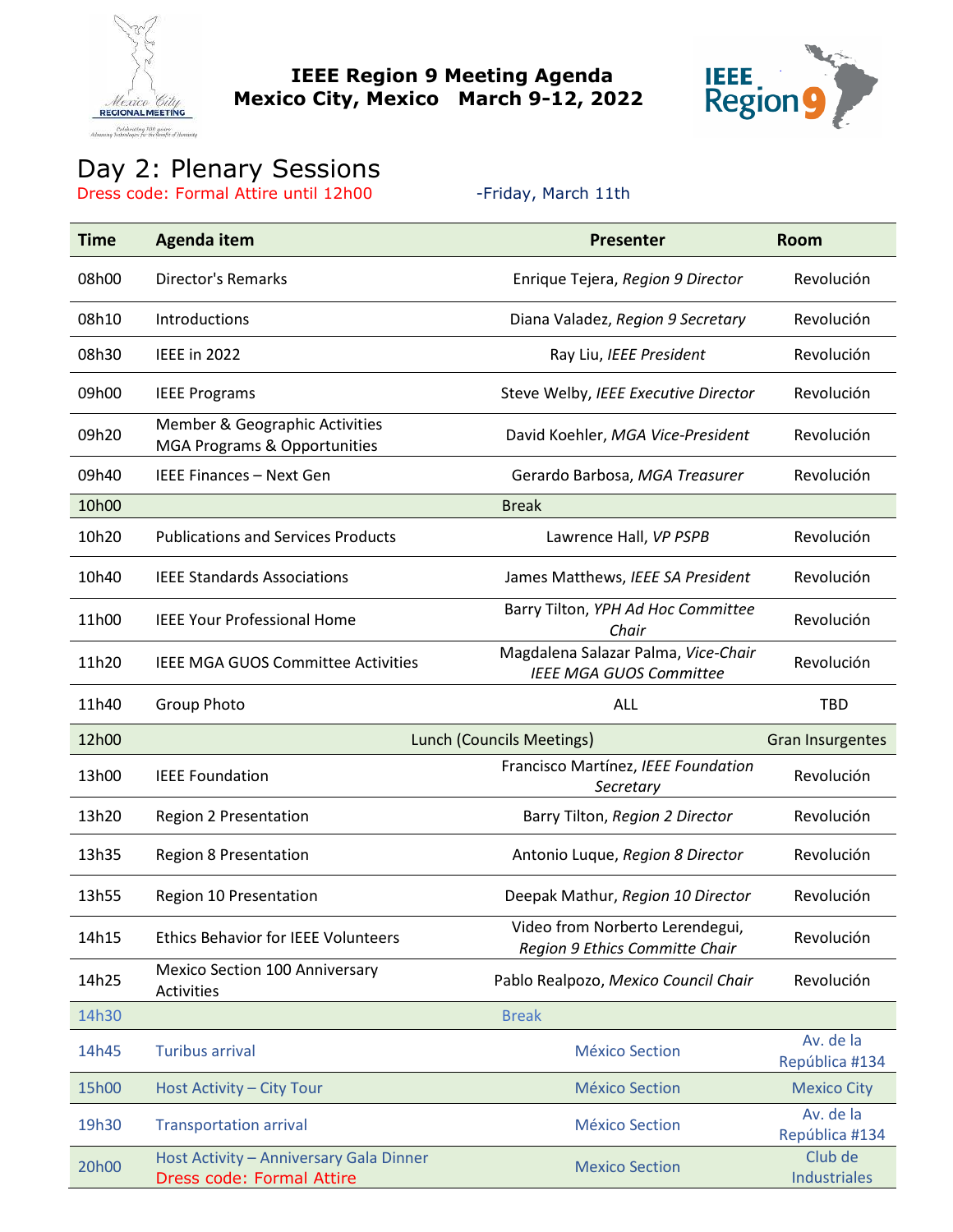



# Day 3: Region Committee Board & Awards Dinner

Dress code: Business casual for day meeting/Formal attire for dinner -Saturday, March 12th

| <b>Time</b> | <b>Item</b>                                                            | <b>Presenter</b>                                                                             | <b>Room</b> |  |
|-------------|------------------------------------------------------------------------|----------------------------------------------------------------------------------------------|-------------|--|
| 08h00       | Call to Order                                                          | Enrique Tejera, Region 9 Director                                                            | Revolución  |  |
| 08h01       | <b>Roll Call</b>                                                       | Diana Valadez, R9 Secretary                                                                  | Revolución  |  |
| 08h05       | Approval of Agenda                                                     | Enrique Tejera, Region 9 Director                                                            | Revolución  |  |
| 08h10       | Approval of Consent Agenda                                             | Enrique Tejera, Region 9 Director                                                            | Revolución  |  |
| 08h15       | Director's Remarks                                                     | Enrique Tejera, Region 9 Director                                                            | Revolución  |  |
| 08h25       | Refresh: Robert's Rules of Order                                       | Gerardo Barbosa, MGA Treasurer                                                               | Revolución  |  |
| 08h45       | Section Best Achievement Award Presentations                           | Teofilo Ramos. ARC Chair                                                                     | Revolución  |  |
| 09h30       | Region Awards (Executive)                                              | Teofilo Ramos, ARC Chair                                                                     | Revolución  |  |
| 10h00       |                                                                        | <b>Break</b>                                                                                 |             |  |
| 10h20       | <b>VOLT Program</b>                                                    | Rubén Barrera, VOLT Coordinator                                                              | Revolución  |  |
| 10h50       | Membership Development in Region 9                                     | Jenifer Castillo, Region 9 Director<br>Elect                                                 | Revolución  |  |
| 11h20       | Empowering IEEE Leadership through Humanitarian<br>Technology          | Pia Torres, HAC Project<br>Monitoring Committee Chair                                        | Revolución  |  |
| 11h40       | Women in Engineering 2022                                              | Jenifer Castillo, IEEE WIE Chair                                                             | Revolución  |  |
| 12h00       | <b>Lunch (Councils Meetings)</b>                                       | <b>Gran Insurgentes</b>                                                                      |             |  |
| 13h00       | R9 Voluntary Contribution Fund Report (VCF)                            | Alberto Sánchez, Region 9 Past<br>Director                                                   | Revolución  |  |
| 13h20       | <b>Status of Latam Transactions</b>                                    | Ilse Cervantes, EiC Latam<br><b>Transactions</b>                                             | Revolución  |  |
| 13h40       | Project MOVE, Caribbean                                                | Jenifer Castillo, R9 Director Elect<br>Abigail Teron, PR & Caribbean<br><b>Section Chair</b> | Revolución  |  |
| 14h10       | Collabratec                                                            | Rubén Barrera, R9 Collabratec<br>Coordinator                                                 | Revolución  |  |
| 14h30       | In Memoriam of Ciro Vivas                                              | Andrés Navarro, Colombia<br><b>Section Chair</b>                                             | Revolución  |  |
| 14h40       | IEEE Region 9 Humanitarian Activities Committee<br>status              | Natalia López, Argentina Section<br>Chair                                                    | Revolución  |  |
| 14h50       | Resolution for Mexico Section support                                  | Enrique Tejera, Region 9 Director                                                            | Revolución  |  |
| 15h00       |                                                                        | <b>Break</b>                                                                                 |             |  |
| 15h20       | Section Issues/Open Discussion                                         | Enrique Tejera, Region 9 Director                                                            | Revolución  |  |
| 15h40       | Call for Interest for 2022 and 2023 Regional<br><b>Meetings Venues</b> | Enrique Tejera, Region 9 Director                                                            | Revolución  |  |
| 16h00       | Adjourn                                                                |                                                                                              |             |  |
| 19h00       | Awards & Farewell Dinner Dress code: Formal Attire                     | <b>ALL</b>                                                                                   | Reforma     |  |